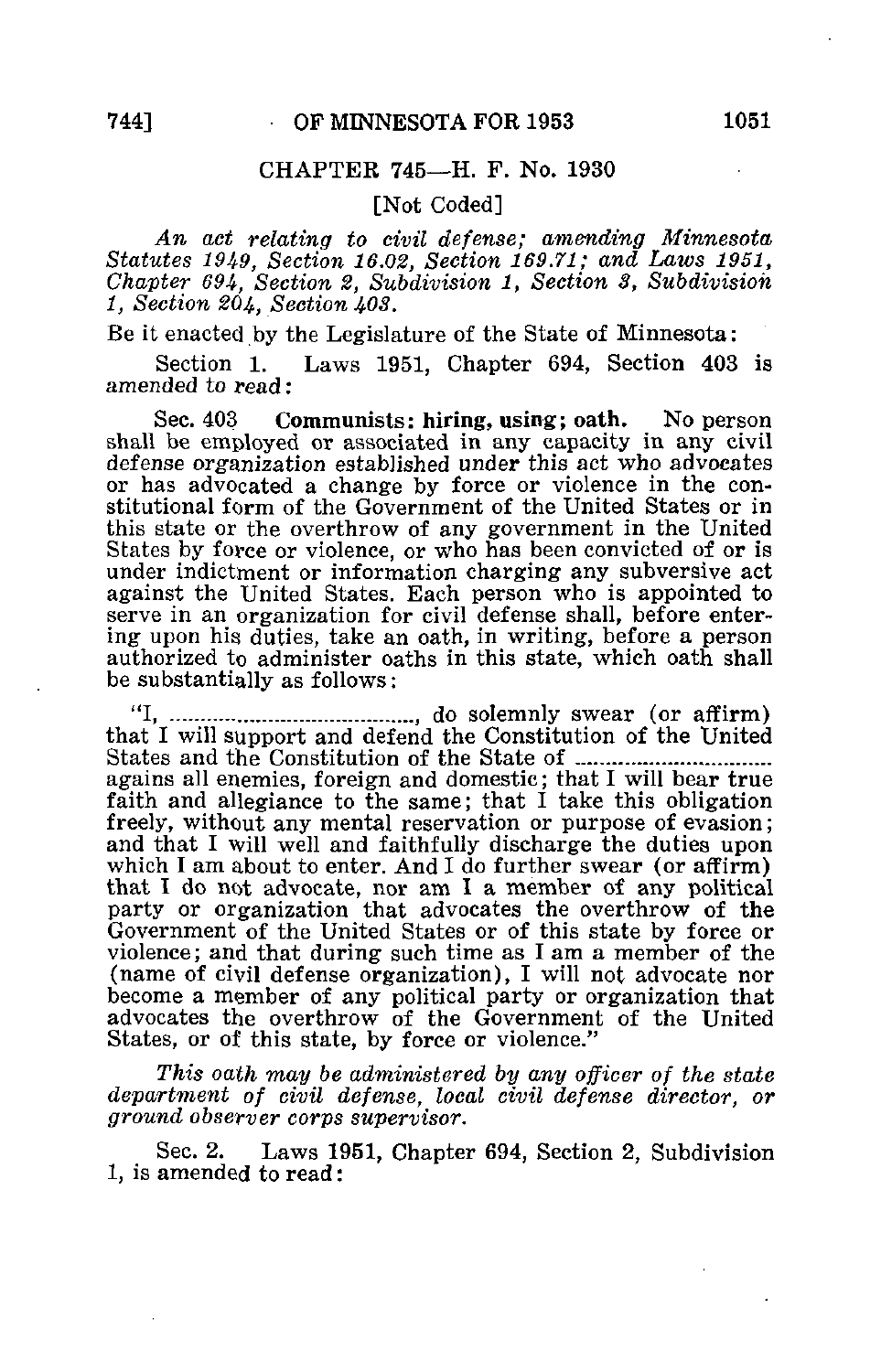Sec. 2. Declaration of policy. Subdivision 1. Because of the existing and increasing possibility of the occurrence of disasters of unprecedented size and destructiveness resulting from enemy attack, sabotage, or other hostile action, or from fire, flood, earthquake or other natural causes, and in order to insure that preparations of this state will be adequate to deal with such disasters, and generally to provide for the common defense and to protect the public peace, health, and safety, and to preserve the lives and property of the people of the state, it is hereby found and declared to be necessary:

(1) To create a State Civil Defense Agency, and to authorize the creation of local organizations for civil defense in the political subdivisions of the state;

(2) To confer upon the Governor and upon the governing bodies of the political subdivisions of the state the emergency and disaster powers provided herein; and

(3) To provide for the rendering of mutual aid among the political subdivisions of the state and with other states, and to cooperate with the federal government with respect to the carrying out of civil defense functions.

Sec. 3. Laws 1951, Chapter 694, Section 3, Subdivision 1, is amended to read:

Sec. 3. Definitions. As used in this act:

Subdivision 1. "Civil Defense" means the preparation for and the carrying out of all emergency functions, other than functions for which military forces are primarily responsible, to prevent, minimize and repair injury and damage resulting from disasters caused by enemy attack, sabotage, or other enemy hostile action, or from fire, flood, earthquake, or other natural causes. These functions include, without limitation, firefighting services, police services, medical and health services, rescue, engineering, air-raid warning services, communications, radiological, chemical and other special weapons defense, evacuation of persons from stricken areas, emergency welfare services, emergency transportation, existing or properly assigned functions of plant protection, temporary restoration of public utility services, and other functions related to civilian protection, together with all other activities necessary or incidental to preparation for and carrying out of the foregoing functions.

Sec. 4. Minnesota Statutes 1949, Section 169.71, is amended to read:

169.71 Windshields. No person shall drive or operate any motor vehicle with a windshield cracked or discolored to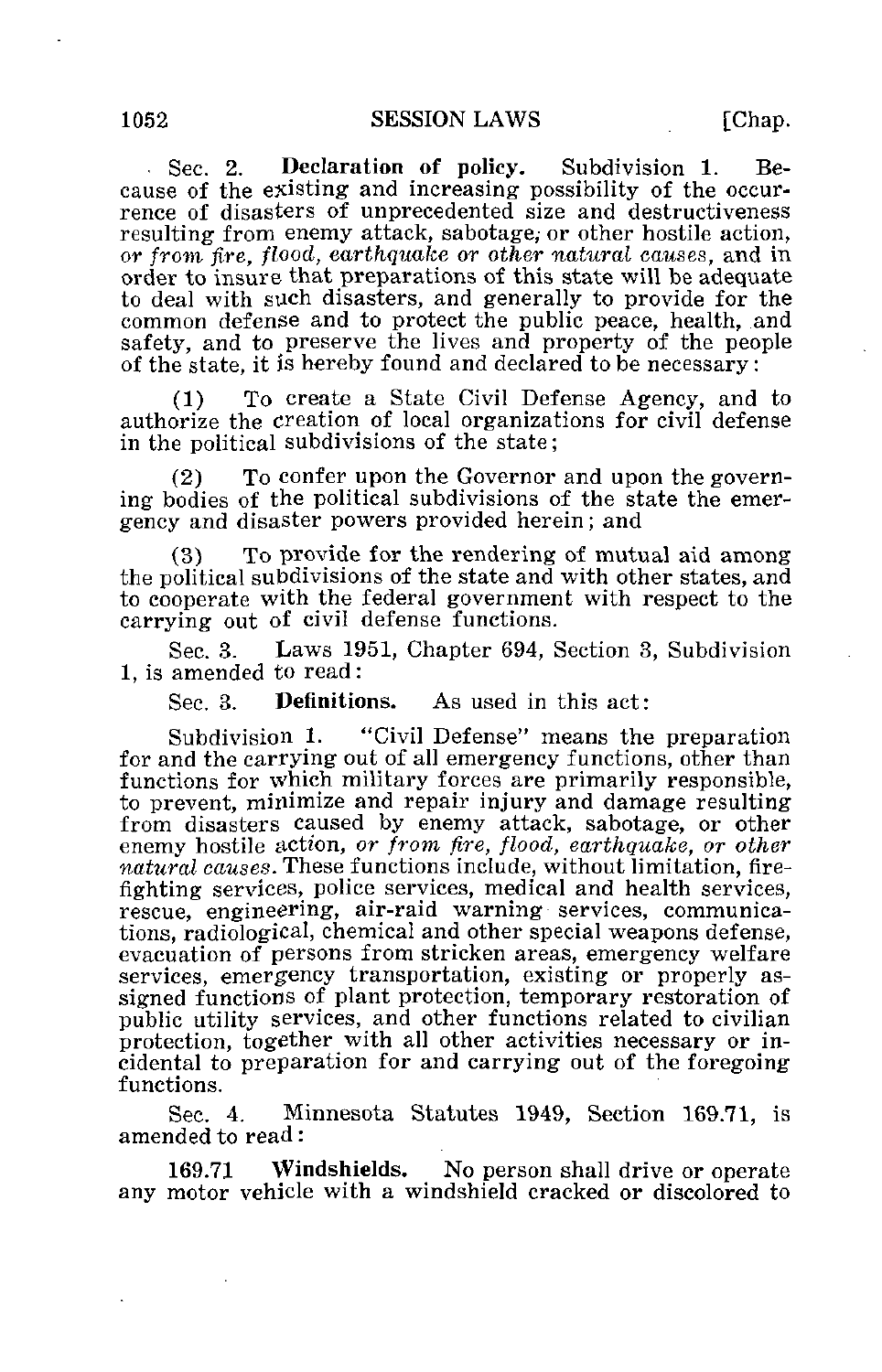an extent to limit or obstruct proper vision, or with any sign, poster, or other non-transparent material upon the front windshield, sidewings, side or rear windows of such vehicle, other than a certificate or other paper required to be so displayed by law, or authorized by the state director of civil defense.

Sec. 5. Minnesota Statutes 1949, Section 16.02, is amended to read:

16.02 Powers, duties. Subject to other applicable provisions of Laws 1939, Chapter 431, as amended, and to other laws not inconsistent therewith, the commissioner shall have the following powers and duties respecting all agencies of the state:

(1) To purchase, rent, or otherwise provide for the furnishing of all supplies, materials, equipment, printing, and utility services, prescribe standard specifications therefor, to provide for inspecting and testing the same, and otherwise to enforce compliance with such specifications; to prescribe and designate classes of state printing;

(2) To prescribe time, manner, authentication, and form of making requisitions for supplies, materials, equipment, printing, and utility services and the manner and form in which claims therefor shall be submitted, allowed, and paid;

(3) To supervise and control the making of all contracts for building, highways, and other improvements, and to prescribe the amount of certified checks, deposits, or bonds to be submitted in connection with bids and contracts, when not otherwise provided for by law;

(4) To cause to be prepared plans and specifications for the construction, alteration, or enlargement of all state buildings, structures, and other improvements except highways and bridges; to approve such plans and specifications; to advertise for bids and award all contracts in connection with such improvements; to supervise and inspect all work relating thereto; after any contract for such an improvement is let, to approve all lawful changes in plans and specifications; to approve estimates for payment; and to accept such improvements when completed according to such plans and specifications;

(5) To maintain and operate the state capitol building, state office building, historical society building, and the grounds appertaining thereto, also, where deemed advisable and practicable by the commissioner, and other building or premises owned or rented by the state for the use of any state department or other administrative agency; provided, that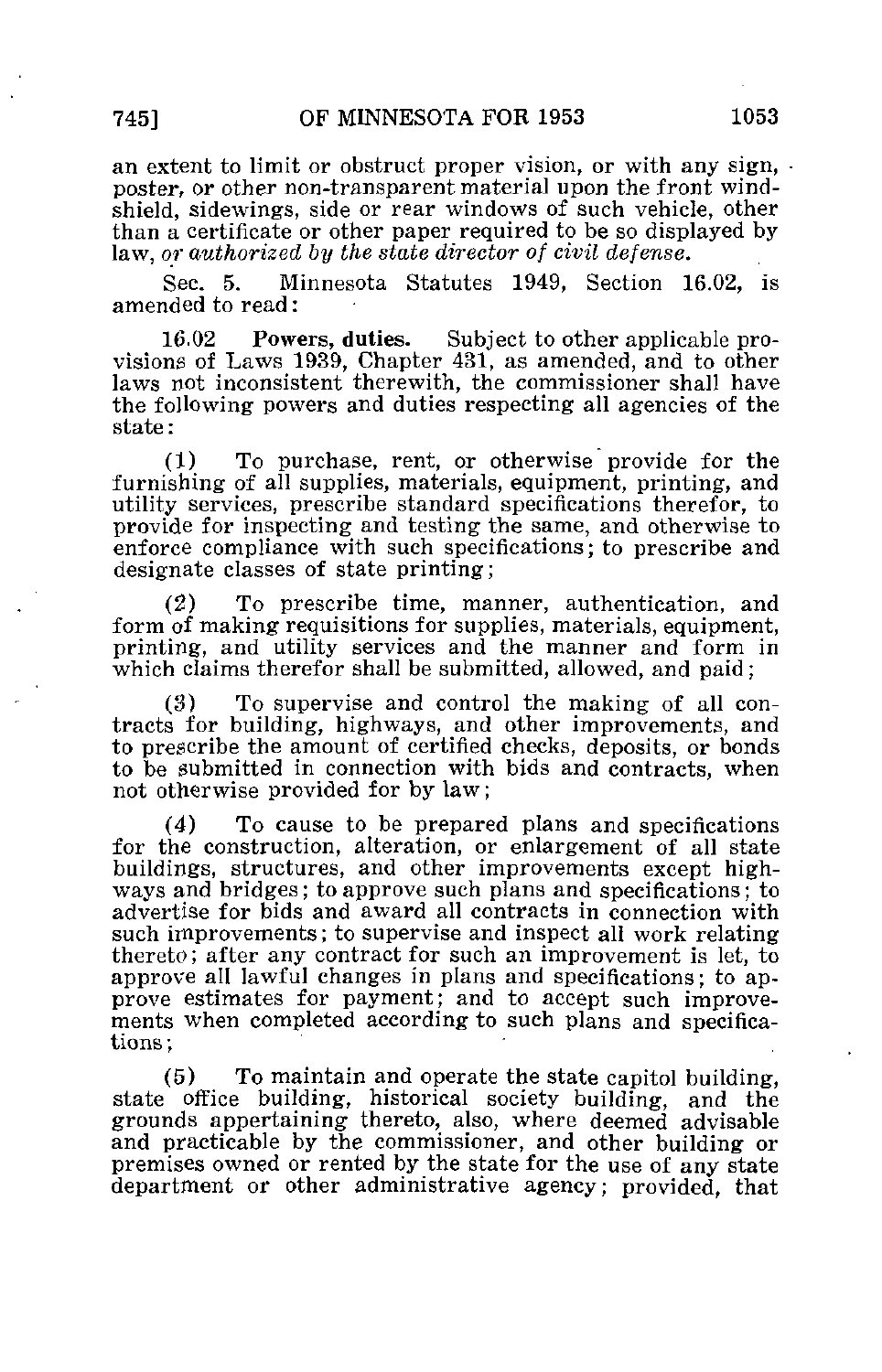this shall not apply to state hospitals or to educational, penal, correctional, or other institutions the control of which is vested by law in some other agency;

(6) To provide for the periodical inspection and appraisal of all state property, real and personal, and for keeping current and perpetual inventories thereof, and to require all departments and agencies to make reports of the real and personal property in their custody at such intervals and in such form as he may deem necessary;

(7) To inspect all state power, heating, and lighting plants, and to make such rules regulating the operation thereof and to recommend such improvements therein as will promote economical and efficient operation;

(8) To supervise and control the making of necessary repairs to all state buildings and structures, except structures, other than buildings, under the control of the state highway department;

(9) To rent land and other premises when necessary for state purposes; provided, that no such land or premises shall be rented for a term exceeding two years at a time; except that, with the approval of the legislative emergency committee, the commissioner may lease land or premises for a term not exceeding five years, subject to cancelation upon 30 days' written notice by the state for any reason except rental of other land or premises for the same use;

(10) To prepare a biennial budget, under the supervision of the governor-elect;

(11) To operate the allotment system;

(12) To provide for the printing and distribution of the session laws, the capitol guide book, official reports, and other publications of all kinds, and to supervise and control the form of such reports and publications so as to coordinate them, avoid duplications, and make them useful and informative to the public;

(13) To rent out, with the approval of the governor, any state property, real or personal, not needed for public use, the rental of which is not otherwise provided for or prohibited by law; this shall not apply to state trust fund lands, or other state lands under the jurisdiction of the department of conservation, or to property under the jurisdiction of the conservator of rural credit, or to lands forfeited for delinquent taxes; no such property shal be rented out for a term exceeding two years at a time;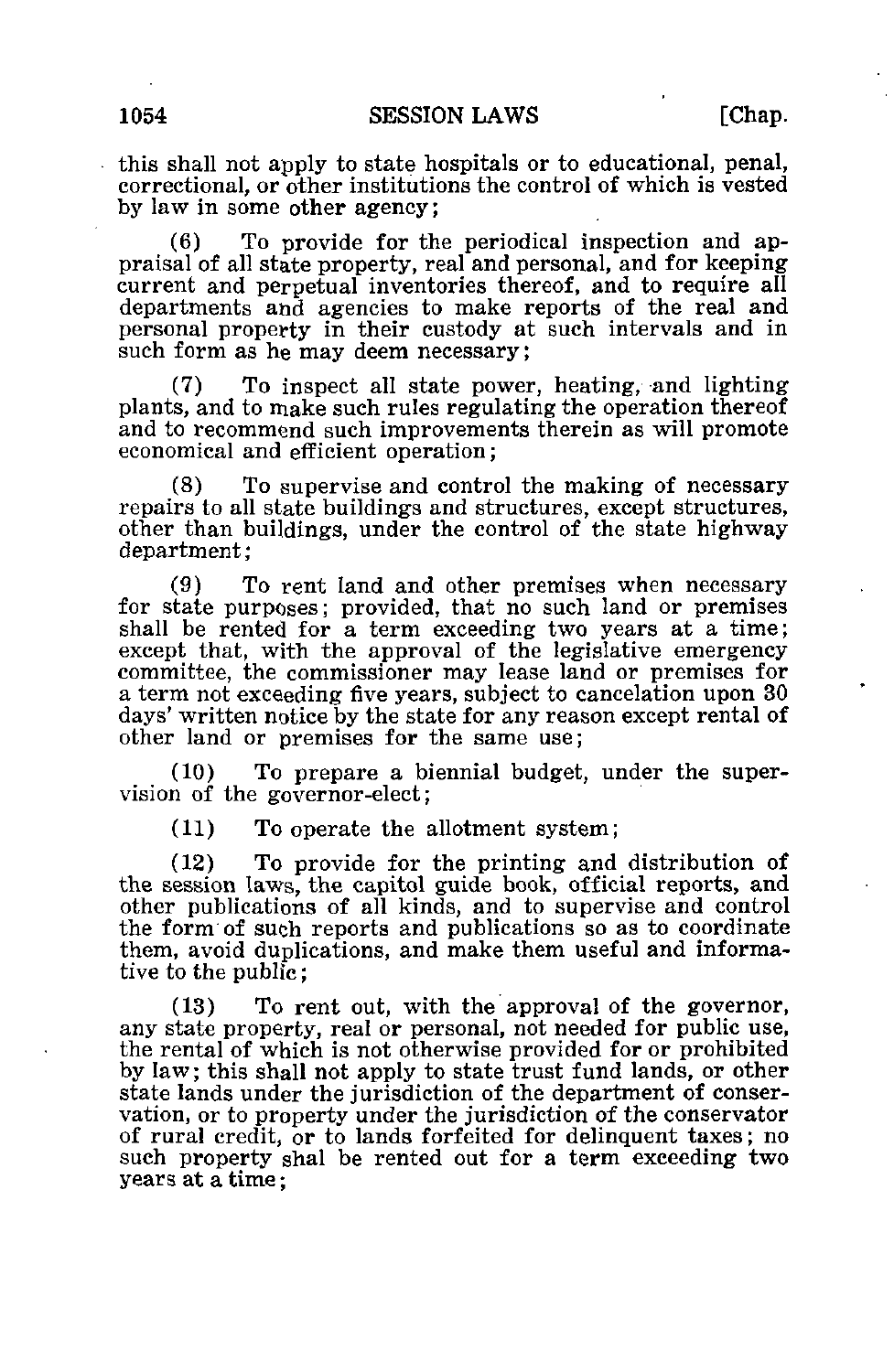(14) To have charge of all central store rooms and supply rooms serving more than one department now or hereafter established and operated by the state;

(15) To maintain and operate for state departments and agencies a central mailing service, and a duplicating division in which all duplication shall be done; to require that all equipment now or hereafter owned by the state be turned into the central duplicating division for use therein with the following exceptions:

(a) Duplicating machines may be used in any depart-, ment, institution, or state agency not located in St. Paul or Minneapolis, or in the state department of civil defense,

(b) The motor vehicle department may continue to fill in the necessary data on motor vehicle license registration cards on duplicating machines or by duplicating process,

(c) The civil service department may continue to produce work of confidential nature on their own duplicating machines,

(d) The railroad and warehouse commission may utilize a duplicating machine for the purpose of issuing its orders and other work which is confidential until the time of its release.

The duplicating work to be done by the duplicating division shall be restricted to producing any form, booklet or pamphlet as follows:

(a) four pages or less, not to exceed 5,000 copies,

(b) over four pages and not to exceed 24 pages, not to exceed 1,000 copies,

(c) over 24 pages and not to exceed 50 pages, not to exceed 750 copies,

(d) over 50 pages, not to exceed 500 copies;

(16) To sell all public books and documents which are subject to sale;

(17) To transfer to or between state departments and agencies or to sell supplies, materials, and equipment which are surplus, obsolete, or unused, making proper adjustments in the accounts and appropriations of the departments or agencies concerned;

(18) To purchase from the state penal institutions and other state institutions all articles manufactured by them which are usable by the state;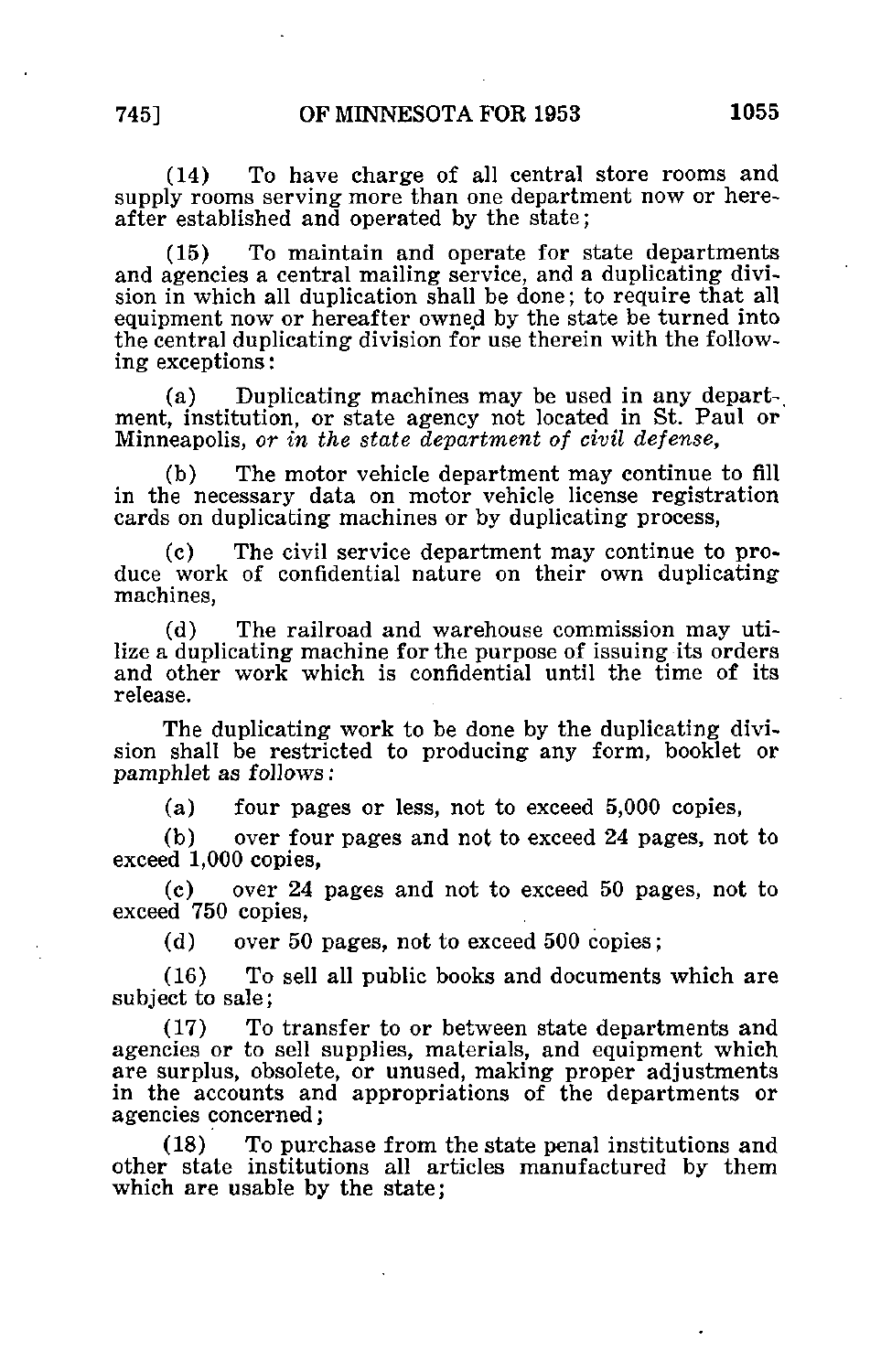(19) To make rules and regulations relative to travel of state officers and employees on state business and the expenses incurred thereon;

(20) To enter into a contract with any airline company regularly engaged in carrying passengers on schedule flights in interstate commerce for the establishment of an air travel account for the State of Minnesota, subject to such terms and conditions as may be necessary and proper to facilitate air travel by officers and employees of the state, and to deposit with the airline company not more than \$500 to the credit of such account. The sum of \$500 or so much thereof as may be necessary is hereby appropriated to the commissioner of administration out of the general revenue fund in the state treasury for the purposes of this clause.

(21) To make rules and regulations relative to the expense of moving state officers and employees to new stations, subsistence, and such other expenses as may be necesary and incident to assignments to such stations, and to provide for the payment thereof by reimbursement of actual expenses or payment therefor at a daily flat rate.

(22) The commissioner of administration is hereby authorized to approve allotments for sand, clay, stone, gravel and other earth materials heretofore purchased for trunk highway purposes for which allotments were not made as required by Laws 1939, Chapter 431.

(23) The state auditor is hereby authorized to encumber trunk highway funds for sand, clay, stone, gravel and other earth materials heretofore purchased for trunk highway purposes for which funds were not encumbered as required by Laws 1939, Chapter 431, and to pay for such sand, clay, stone, gravel and other earth materials upon proper authorization by the commissioner of highways.

Sec. 6. Laws 1951, Chapter 694, Section 204, is amended to read:

204 Mobile support units. Subdivision 1. The Governor or his duly designated representative is authorized to create and establish such number of Mobile Support Units as may be necessary to reinforce civil defense organizations in stricken areas and with due consideration of the plans of the federal government and of other states. He shall appoint a commander for each unit who shall have primary responsibility for the organization, administration and operation of such unit.

Subd. 2. Where the governor or his duly authorized representative deems it necessary to send an employee of the